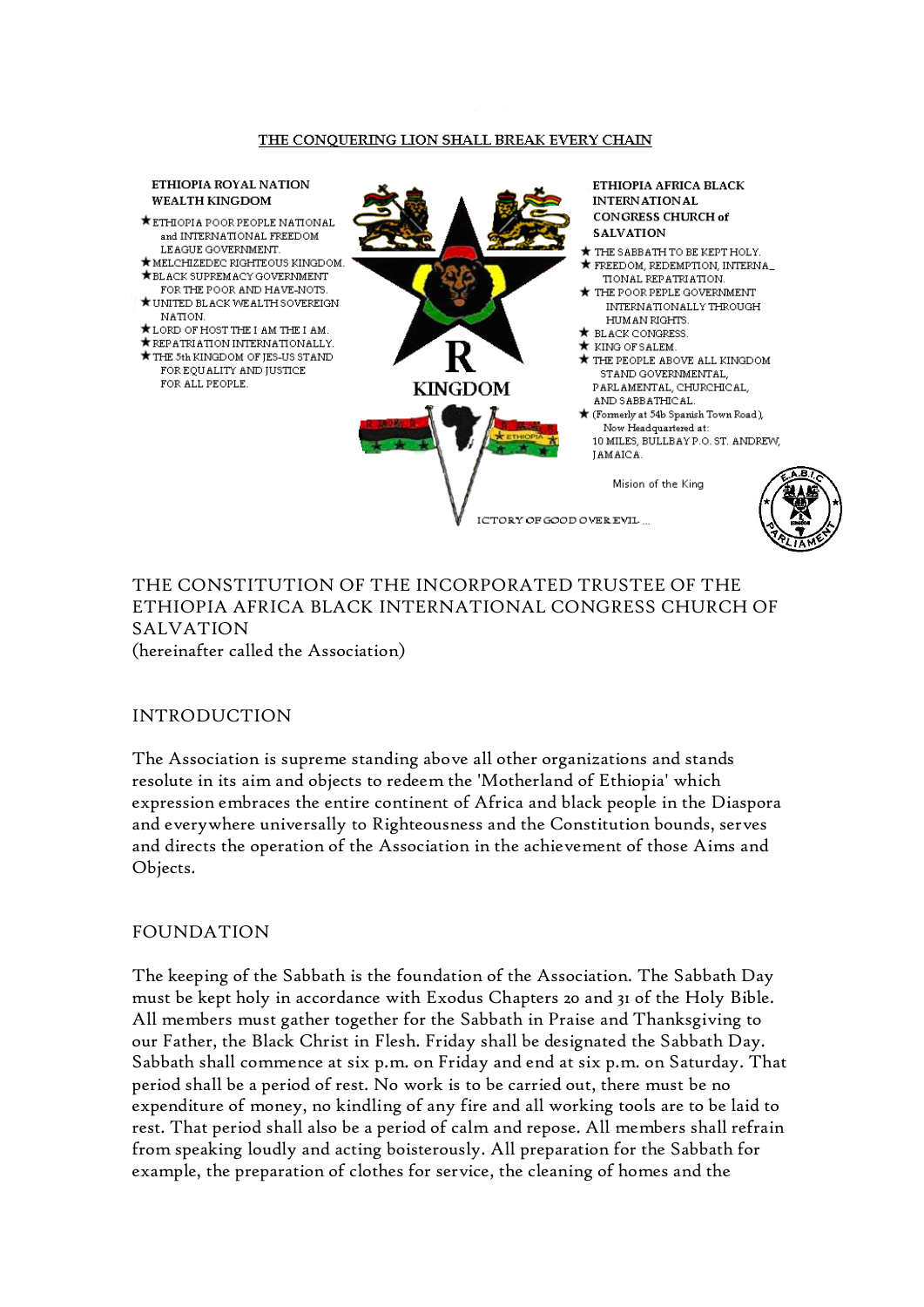cooking of food for eating must be completed and all fires used for cooking should be extinguished by Friday mid-day and all members should begin their preparation for the Sabbath.

# SABBATH

Every member who is not ill should gather in front of the Church building by 5:30 p.m. on Fridays for the saying of the International Creed (Prayer) and Psalms reading after which all members shall enter the Church for the start of worship. The service which shall consist of Hymn singing and Bible Reading shall end at around 9 p.m. on Friday. From midnight Friday to mid-day Saturday members shall fast. On Saturday morning a Sabbath morning service shall commence at 5:00 a.m., and end at mid-day. At mid-day the fast shall be broken and lunch taken and all members shall gather again at 2 p.m., on Saturday for Sabbath evening service which will end at 6 p.m. with the singing of the Ethiopian (African) International Anthem. Afterwards members may continue with a further two or three hour service until about 9 p.m.

## MEMBERSHIP

All who desire to become members of the Association must abide by the following principles.

(a) That they recognize one President and Head of the Association, The Most Right Honorable King Emmanuel Charles Edwards, who is Melchizedek the High Priest of Salem (as defined in Hebrews Chapter 7).

(b) That they abide by the rules of the Sabbath as stated aforesaid.

(c) That in addition they must attend Sabbath services unless they are ill.

(d) That in addition and specifically they must dress in a dignified manner when attending Church services and the brethren are to be attired in a robe and turban and the sisters are to cover their heads with a fall and wear robes that cover their ankles.

(e) That members are not allowed to carry any weapons of violence.

(f) That all members must live in peace and love with each other.

(g) That no member is allowed to participate in politics.

(h) That all members must work voluntarily for the Association.

(i) That the transgressions of lying, defaming, tale bearing, and stealing are strictly prohibited.

(j) That all members must show respect for the flags of the Association.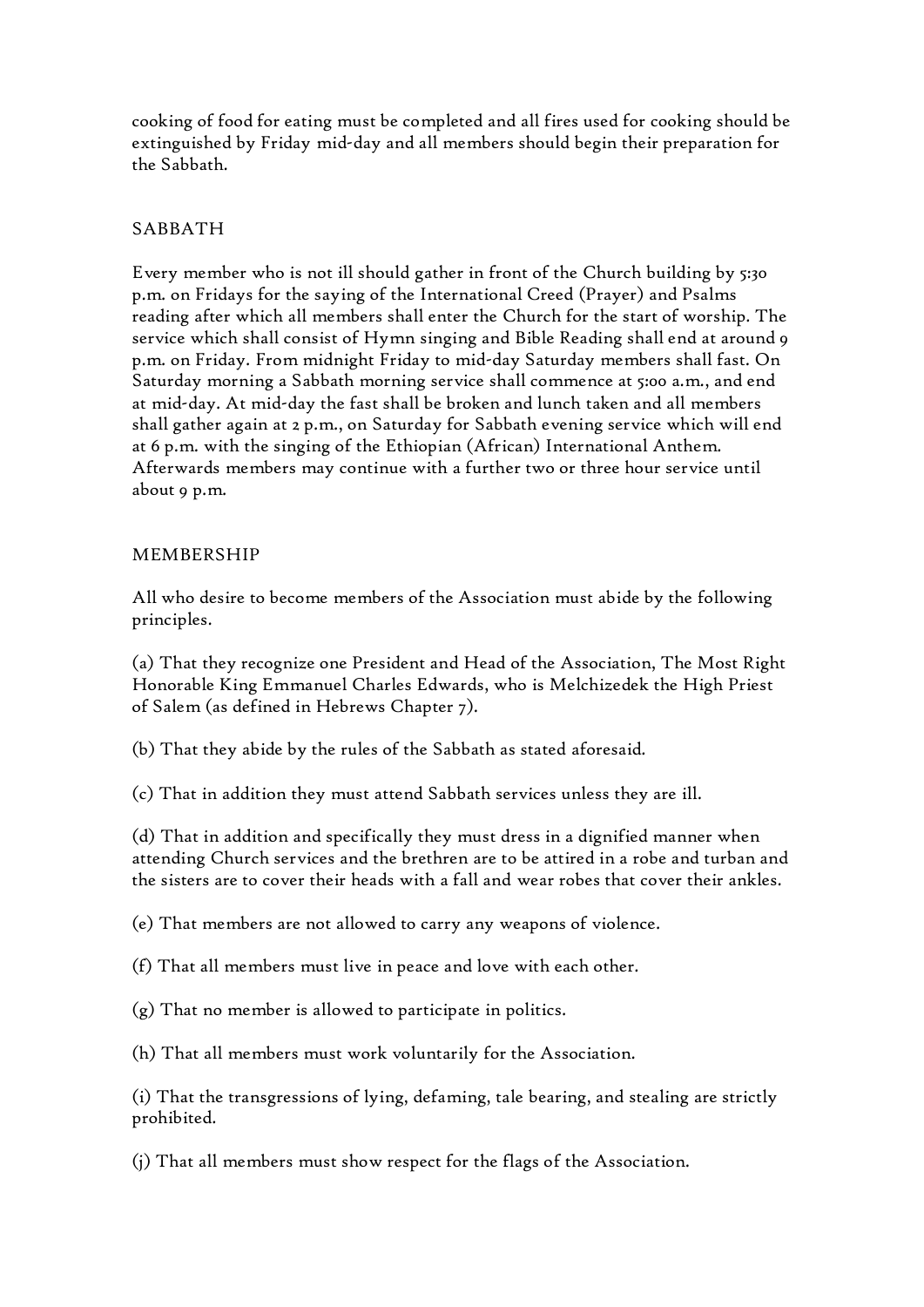(k) That all members must word in unity, loyalty and co-operation with each other in order to make the Motherland of Africa free and to bring forth Freedom, Redemption and International Reparation for Africans in the Diaspora.

# PARLIAMENT

(1) That the Parliament of the Association shall consist of thirty-three members.

(2) That the Parliament shall be the governing body of the Association.

# THE FLAG

(a) The flags are the symbol of the Association. There shall be two flags. The colors of one of the flags shall be red, gold, and green with the black five point star, the 'R' and the Lion symbol. The second flag shall be red, black and green with the 'R' and the Lion symbol thereon.

(b) The red in both flags must always be placed above all other colors.

# THE NAME OR TITLE OF THE ASSOCIATION

(i) As stated aforesaid the name or title of the Association is the Incorporated Trustee of Ethiopia Africa Black International Congress Church of Salvation.

## AIMS AND OBJECTS

(ii) The Aims and Objects are stated comprehensively in the document headed Aims and Objects attached hereto but succinctly stated they are to redeem our Motherland of Ethiopia which expression embraces the entire continent of Africa and black people in the Diaspora and everywhere universally to Righteousness.

## TRUSTEES, POWERS, DUTIES ETCETERA

(iii) The Trustee or Trustees shall be appointed by the President and Head of the Association The Most Right Honorable King Emmanuel Charles Edwards after a meeting of Parliament.

(a) The Trustees shall have power and duty to carry out the administration of the Association; to incorporate the Association and to be responsible for additional duties and matters incidental to the incorporation; to receive sums of money for the Association; to be a part of the decision to make investments for Association; to be part of the decision to purchase or sell property for or belonging to the Association.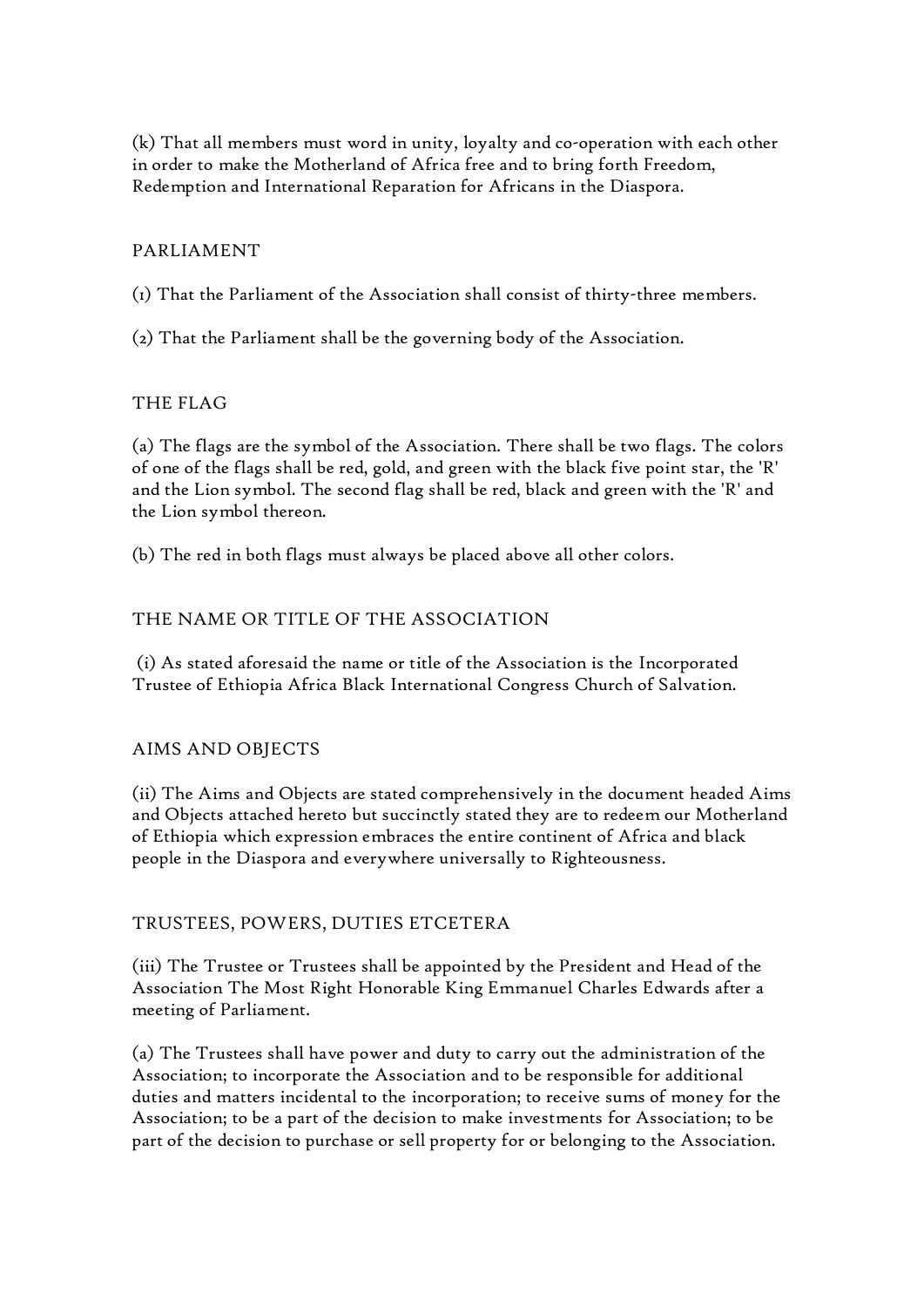## REPLACEMENT

The Trustee can be replaced by the President after review, a hearing in which the Trustee will be given an opportunity to be heard (if the Trustee desires) by the Parliament and President.

## THE COMMON SEAL USE AND CUSTODY

The Common Seal shall be in the custody of the President. All documents pertaining to and emanating from the Association shall be stamped with the Seal. The President shall name a Committee, the members of which are authorized to use the stamp on condition that all documents or copies stamped will be filed by the President.

#### THE MEETINGS OF THE ASSOCIATION

The Association shall hold a General meeting every Wednesday. A Committee or Cabinet meeting of the Association shall be held every Sunday.

# THE GOVERNING BODY, THEIR APPOINTMENT AND REMOVAL AND POWERS

The Governing body of the Association is the Parliament consisting of the President and Thirty-two members. Each Member of the Parliament is appointed by the President. Upon his appointment a meeting of the

Parliament is called and the member is informed of his or her duties and principles of the Association. The member pledges loyalty to those principles and to his of her duties and to the President. If there is evidence of dereliction of duty and disloyalty to principles or to the President and or Association there shall be a meeting of Parliament termed 'a reasoning' in which the member shall be given an opportunity to be heard. The matter shall be reviewed and only then can the member be removed. The duty of a member shall be to carry out the daily administration of the Association; to participate in the decision making process and to carry out tasks assigned to her or him on order of the President of the Association.

# SUBSCRIPTIONS, CONTRIBUTIONS, DISBURSEMENT OF FUNDS, KEEPING OF ACCOUNTS

Subscriptions and other contributions are collected at the Headquarters of the Association at Ten Miles, Bull Bay, Saint Andrew, Jamaica, West Indies (formerly headquartered at 54B Spanish Town Road in the Parish of Saint Andrew). All funds shall be paid to a special Committee of the Association appointed by the President. This Committee shall be responsible for the disbursement of the funds of the Association and the keeping and auditing of the Accounts of the Association.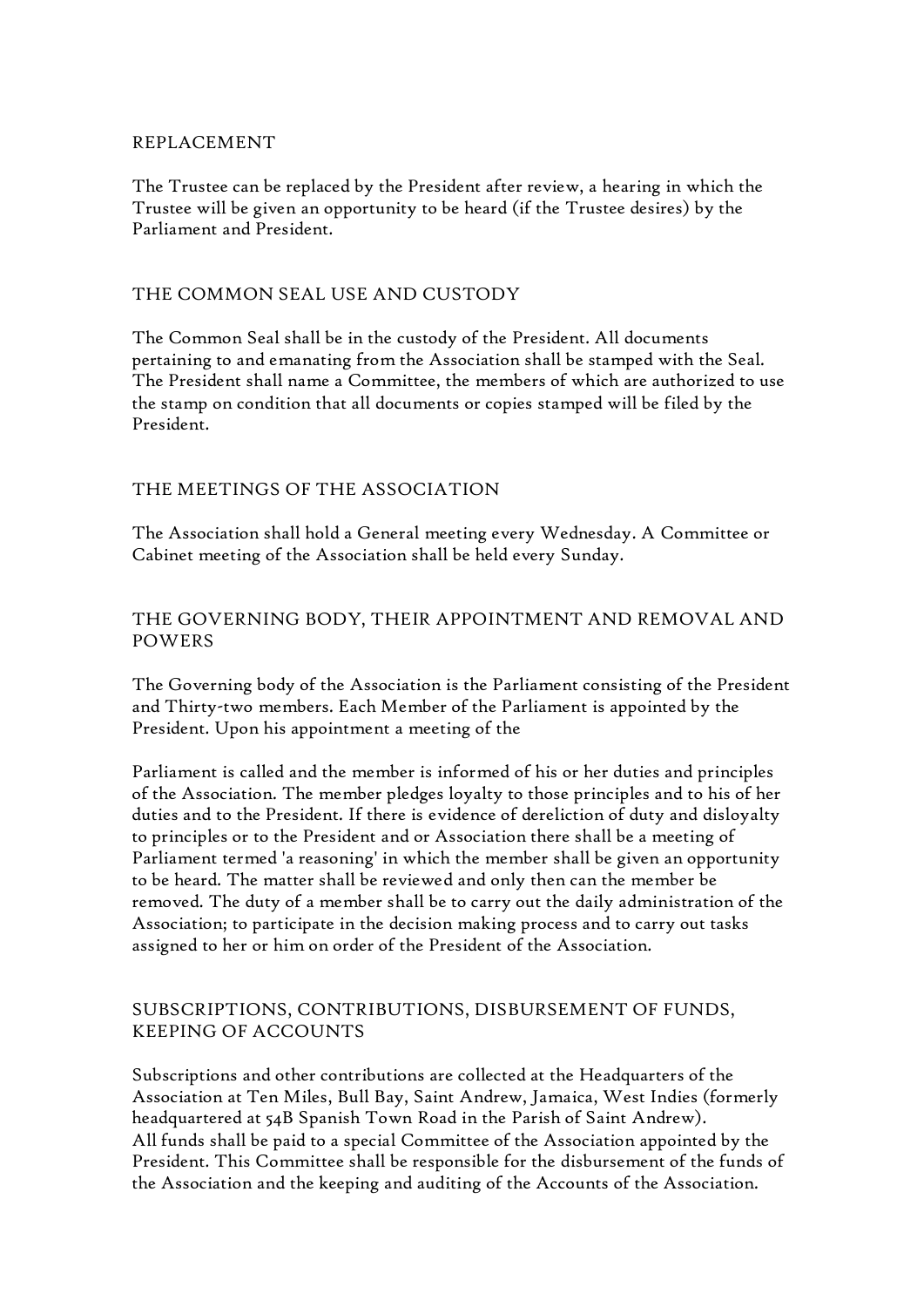# THE PRIESTS AND REPRESENTATIVES OF THE ASSOCIATION

The Priests and Representatives, (the latter meaning those who represent the Association outside the precincts of the Church) are appointed by the President and Founder, The Most Right Honorable King Emmanuel Charles Edwards, Holy Melchizedek. The Priests and Representatives shall be documented and certified by the President and must take with them at all times their Identification Card which will bear the stamp of the Association's seal.

# DOCUMENTS AND COMMUNICATION

All documents and communication touching upon the Affairs of the Association shall be filed in and emanate from the Office of the President.

# POLICY AND PHILOSOPHY

The Association shall not participate on or with any organization or in any activity demeaning to or non-beneficial to the upliftment of Black people of Africa and the black nation universally.

## AIMS AND OBJECTS OF THE INCORPORATED TRUSTEE OF THE ETHIOPIA AFRICA BLACK INTERNATIONAL CONGRESS CHURCH OF SALVATION (hereinafter called 'the Association)

1. To redeem the Motherland of Ethiopia, (the term Ethiopia is used broadly to mean and embrace the entire continent of Africa) and black people in the Diaspora and everywhere universally to Righteousness.

2. To achieve the Freedom, Redemption and Repatriation to Mother Africa of all black people termed Africa slave children now scattered in the several countries of the western world as a consequence of slavery and the cruel and inhuman slave trade who desire to return home and to work for the development of Mother Africa.

3. To emphasize and foster sound principles of spiritual, moral, mental and physical welfare in the implementation of the aims and objects of the Association.

4. To raise money solely for the realization of the aforesaid aims and objects and to satisfy obligations or liabilities and not for any personal gain of any member of the church of his or her aggrandizement.

5. To help the destitute by providing food for the poor and monetary contributions where possible as a living witness to the fostering of sound principles of spiritual and moral welfare in the implementation of the aims and objects of the Association.